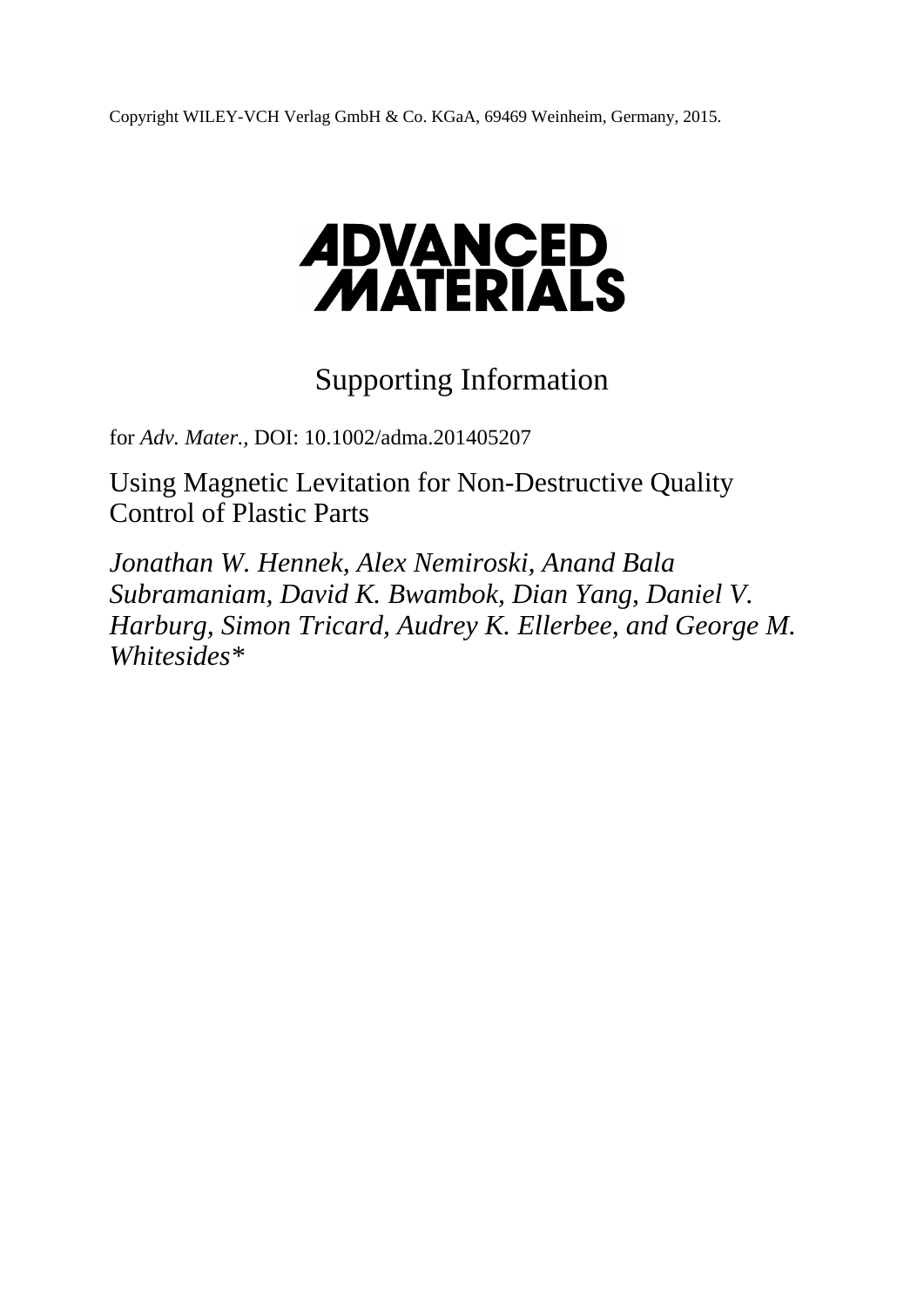## **Supporting Information for:**

# **Using Magnetic Levitation for Non-destructive Quality Control of Plastic Parts**

Jonathan W. Hennek<sup>1</sup>, Alex Nemiroski<sup>1</sup>, Anand Bala Subramaniam<sup>1</sup>, David K. Bwambok<sup>1</sup>, Dian

Yang<sup>2</sup>, Daniel V. Harburg<sup>1</sup>, Simon Tricard<sup>1</sup>, Audrey K. Ellerbee<sup>1</sup>, and George M. Whitesides<sup>1,3,4,\*</sup>

<sup>1</sup>Department of Chemistry and Chemical Biology, Harvard University,

12 Oxford St., Cambridge, MA 02138

<sup>2</sup> School of Engineering and Applied Sciences, Harvard University, 29 Oxford St., Cambridge, MA

02138

<sup>3</sup>Wyss Institute for Biologically Inspired Engineering, Harvard University,

60 Oxford St., Cambridge, MA 02138

**<sup>4</sup>Kavli Institute for Bionano Science & Technology,** Harvard University, 29 Oxford Street Cambridge, MA 02138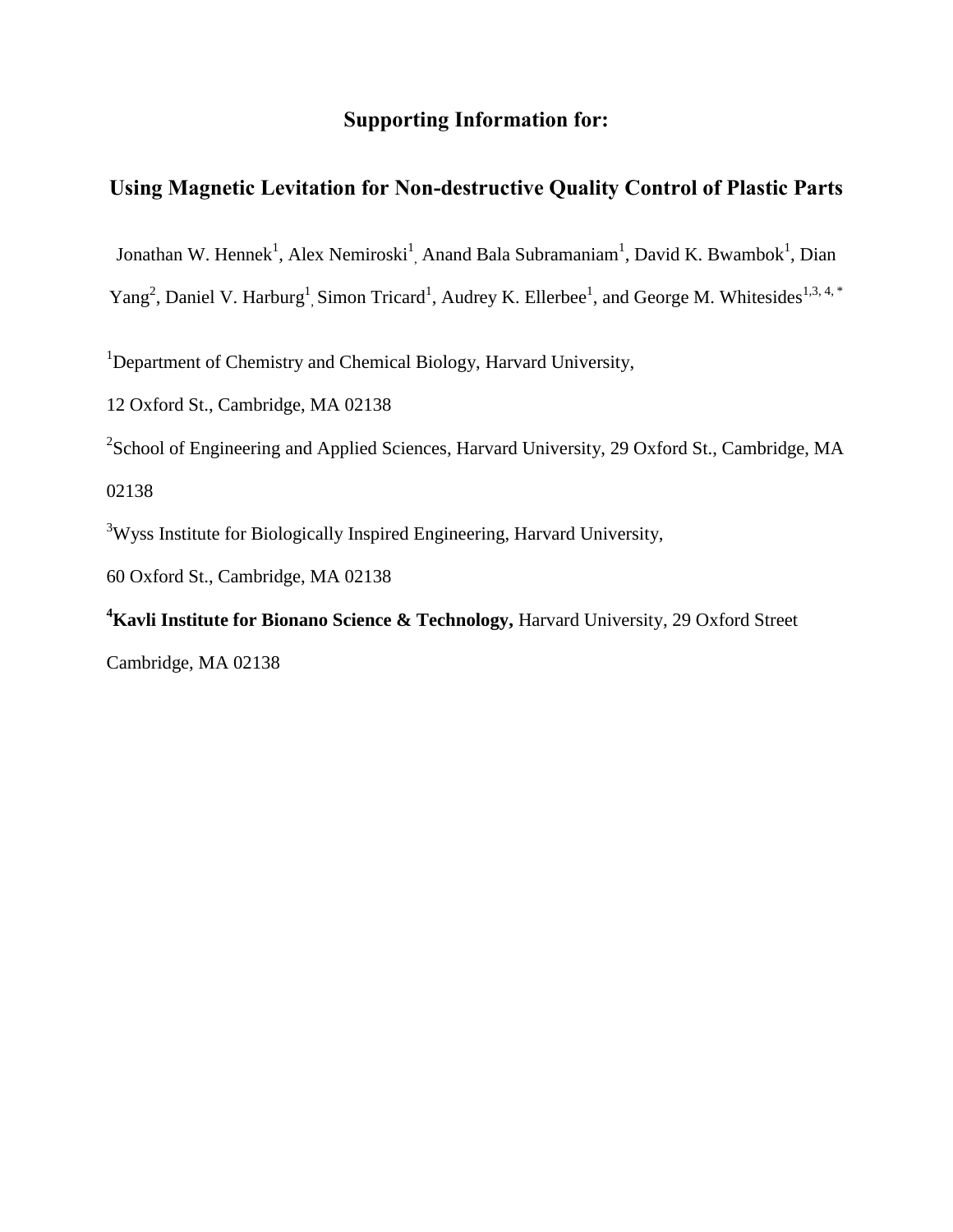|                           | <b>Common Name</b>           | <b>IUPAC Name or Chemical Formula</b>                          | PTypical              | Reference                                                                                                                                                                                                                           |
|---------------------------|------------------------------|----------------------------------------------------------------|-----------------------|-------------------------------------------------------------------------------------------------------------------------------------------------------------------------------------------------------------------------------------|
|                           |                              |                                                                | $[g \text{ cm}^{-3}]$ |                                                                                                                                                                                                                                     |
| <b>Plastics</b>           | <b>PP</b>                    | polypropylene                                                  | $0.91 - 0.94$         | $[1]$                                                                                                                                                                                                                               |
|                           | <b>LDPE</b>                  | low-density polyethylene                                       | 0.92                  | $[2]$                                                                                                                                                                                                                               |
|                           | <b>HDPE</b>                  | high-density polyethylene                                      | 0.96                  | $[2]$                                                                                                                                                                                                                               |
|                           | <b>PS</b>                    | polystyrene                                                    | 1.06-1.12             | $[1]$                                                                                                                                                                                                                               |
|                           | Nylon 6                      | poly[imino(1-oxohexamethylene)]                                | 1.14                  | $[2]$                                                                                                                                                                                                                               |
|                           | Nylon 6/6                    | poly[imino(1,6-dioxohexamethylene)iminohexamethylene]          | 1.14                  | $[2]$                                                                                                                                                                                                                               |
|                           | <b>PMMA</b>                  | polymethylmethacrylate                                         | 1.19                  | $[1]$                                                                                                                                                                                                                               |
|                           | <b>PUR</b>                   | polyurethane                                                   | 1.2                   | $[2]$                                                                                                                                                                                                                               |
|                           | <b>Bakelite</b>              | polyoxybenzylmethylenglycolanhydride                           | 1.3                   | $[1]$                                                                                                                                                                                                                               |
|                           | <b>PVC</b>                   | polyvinyl chloride                                             | 1.39-1.42             | $[1]$                                                                                                                                                                                                                               |
|                           | <b>PET</b>                   | polyethylene terephthalate                                     | 1.4                   |                                                                                                                                                                                                                                     |
|                           | <b>POM</b>                   | polyoxymethylene                                               | 1.41                  | $[2]$                                                                                                                                                                                                                               |
|                           | <b>PTFE</b>                  | polytetrafluoroethylene                                        | 2.28-2.30             | $[1]$                                                                                                                                                                                                                               |
| <b>Ceramics</b>           | <b>Boron Nitride</b>         | <b>BN</b>                                                      | 2.18                  | $[1]$                                                                                                                                                                                                                               |
|                           | Glass                        | SiO <sub>2</sub>                                               | 2.40-2.80             | $[1]$                                                                                                                                                                                                                               |
|                           | <b>Boron Carbide</b>         | $B_4C$                                                         | 2.5                   | $[1] % \centering \includegraphics[width=0.9\columnwidth]{figures/fig_10.pdf} \caption{The graph of the top of the top of the top of the top of the right. The left is the number of the top of the right.} \label{fig:fig_10.pdf}$ |
|                           | Aluminosilicate<br>dihydrate | $Al_2O_3$ · SiO <sub>2</sub> 2H <sub>2</sub> O                 | 2.59                  | $[1]$                                                                                                                                                                                                                               |
|                           | Cordierite                   | $\text{Al}_3(\text{Mg},\text{Fe})_2\text{Si}_5\text{AlO}_{18}$ | 2.66                  | $[1]$                                                                                                                                                                                                                               |
|                           | Beryllia                     | <b>BeO</b>                                                     | 2.8                   | $[1]$                                                                                                                                                                                                                               |
|                           | <b>Steatite</b>              | MgSiO <sub>3</sub>                                             | 2.92                  | $[3]$                                                                                                                                                                                                                               |
|                           | Forsterite                   | $Mg_2SiO_4$                                                    | 2.99                  | $[3]$                                                                                                                                                                                                                               |
| Other<br><b>Materials</b> | Amber                        |                                                                | $1.06 - 1.11$         | $[1]$                                                                                                                                                                                                                               |
|                           | Resin                        |                                                                | 1.07                  | $[1]$                                                                                                                                                                                                                               |
|                           | Gelatin                      |                                                                | 1.27                  | $[1]$                                                                                                                                                                                                                               |
|                           | <b>Bone</b>                  |                                                                | 1.70-2.00             | $[1]$                                                                                                                                                                                                                               |
|                           | Clay                         |                                                                | 1.80-2.60             | $[1]$                                                                                                                                                                                                                               |
|                           | Ivory                        |                                                                | 1.83-1.92             | $[1]$                                                                                                                                                                                                                               |
|                           | Opal                         |                                                                | 2.2                   | $[1]$                                                                                                                                                                                                                               |
|                           | Marble                       |                                                                | 2.60-2.84             | $[1]$                                                                                                                                                                                                                               |

**Table S1.** List of materials with densities in the relevant range of MagLev.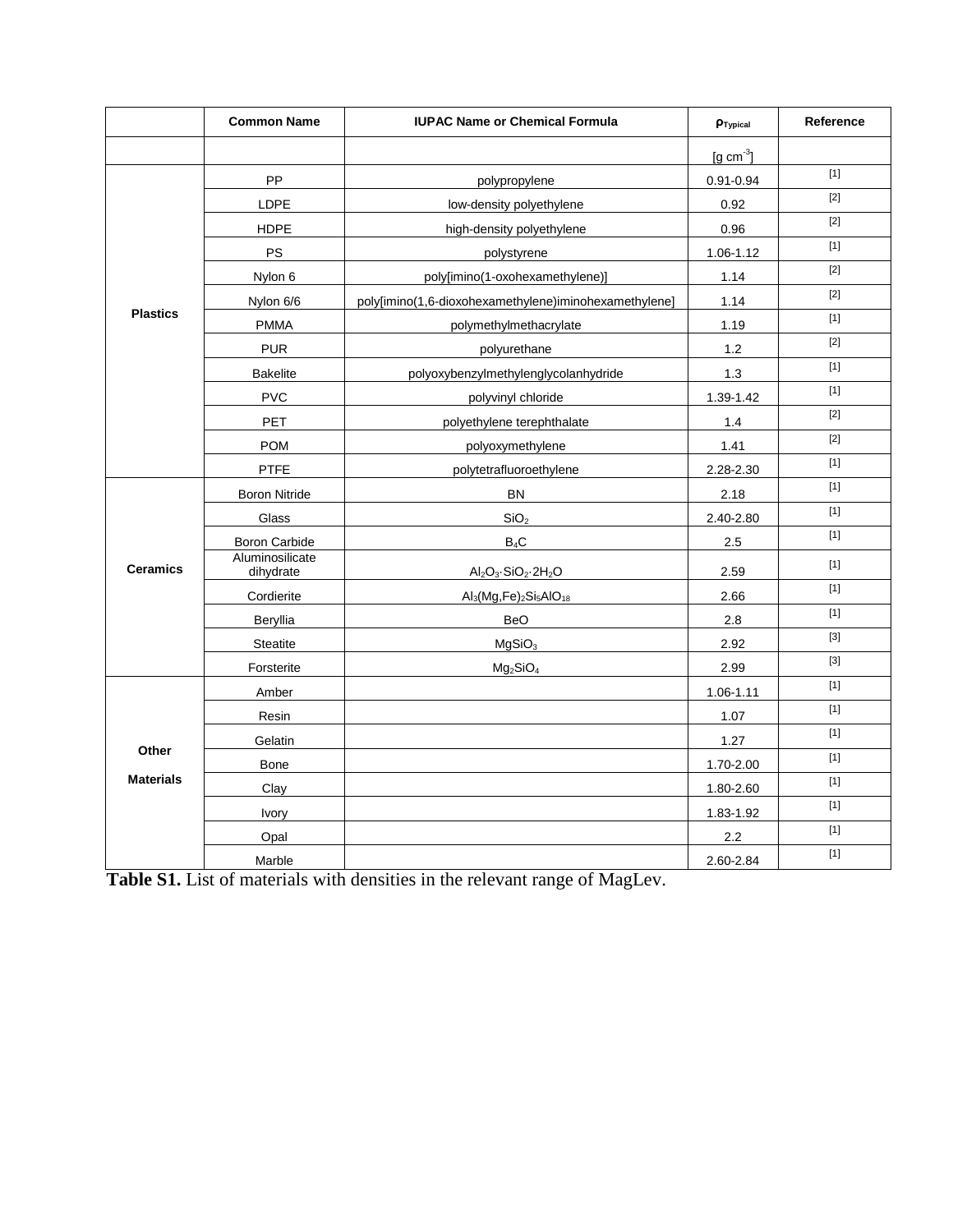#### **Orientation of a heterogeneous object with cylindrical symmetry**

We have previously shown that the height *h* and angle of orientation  $\theta$  of an object in a linear magnetic gradient, and under the influence of gravity, are independent.<sup>[4]</sup> As such, to study the orientation of the object, we need only consider the angle-dependent part of the potential energy  $U(\theta)$ , which can be decomposed into a magnetic contribution  $U_{maq}(\theta)$ , and gravitational contribution  $U_{grav}(\theta)$ . As we have previously shown<sup>[4]</sup>, in general,  $U_{mag}$  will depend on a competition between the lengths of the principal axes  $(\lambda_u, \lambda_v, \lambda_w)$  of the object, where  $(u, v, w)$ are the body-fixed coordinates in the principal frame of reference of the object. Equation S1 defines the lengths of the principal axes  $\lambda_l \in (\lambda_u, \lambda_v, \lambda_w)$  of the object in the body-fixed, principal frame of reference  $(\hat{\mathbf{u}}, \hat{\mathbf{v}}, \hat{\mathbf{w}})$ ; we discuss these values in more depth in Subramaniam *et al*.<sup>[4]</sup>

$$
\lambda_l^2 = \frac{\int_V \Delta \chi(l, v, w) l^2 dV}{\int_V \Delta \chi(l, v, w) dV}
$$
 (S1)

In general, the  $\lambda_l$  values determine the "size" of the object as seen by the magnetic field, and are therefore determined not just by the geometry of the object, but by the volume distribution of the relative magnetic susceptibility,  $\Delta \chi$ , as well. In this paper, however, we assume that differences in  $\chi$  have a negligible effect on the orientation, and thus we assume that it is homogenous throughout the object, in which case the lengths of the principal axes are reduced to Equation S2.

$$
\lambda_l^2 = \frac{1}{V} \int_V l^2 dV \tag{S1}
$$

Here, the origin of a body-fixed principal frame of reference lies at the geometric center (centroid) of the object. For many common parts (such as a screw, washer, or rod with a square crosssection) the lengths of two principal axes of these moments will be degenerate. In this case, without loss of generality, we set  $\lambda_u = \lambda_v$ , and define the w-axis as the axis of rotational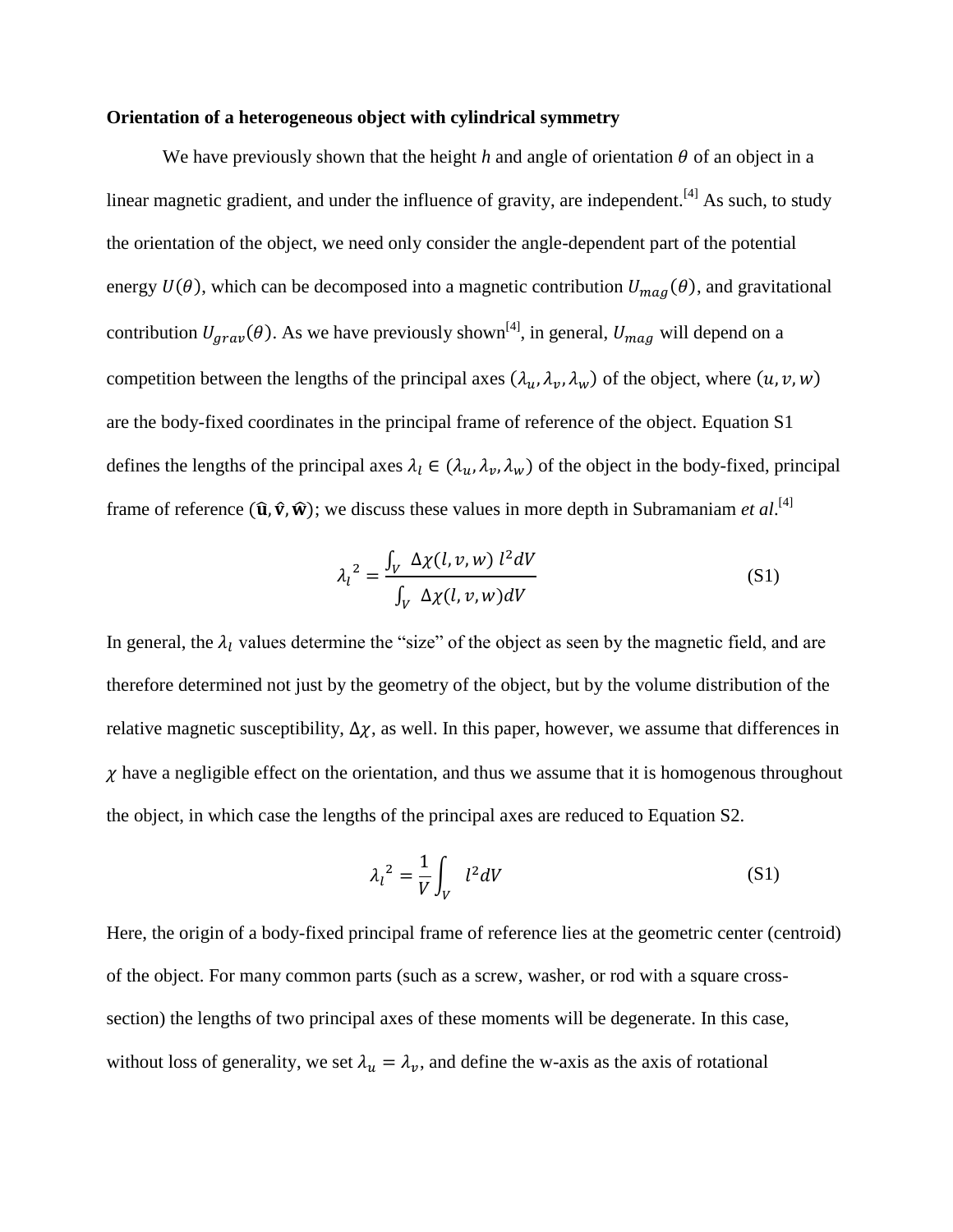symmetry of the object. For a rectangular rod with a square cross-section with side width  $W$  and length L, the volume is  $V = W^2 L$ , the lengths of the principal axes are given in Eq. S1–S2.

$$
\lambda_{u}^{2} = \lambda_{v}^{2} = \frac{1}{V} \int_{V} w^{2} dV = \frac{1}{W^{2} L} \int_{-W/2}^{W/2} u^{2} du \int_{-W/2}^{W/2} dv \int_{-L/2}^{L/2} dw
$$
  
\n
$$
= \frac{1}{12} W^{2}
$$
\n
$$
\lambda_{w}^{2} = \frac{1}{V} \int_{V} w^{2} dV = \frac{1}{W^{2} L} \int_{-W/2}^{W/2} du \int_{-W/2}^{W/2} dv \int_{-L/2}^{L/2} w^{2} dw
$$
\n
$$
= \frac{1}{12} L^{2}
$$
\n(S2)

Using the assumptions above, Equation S3 shows  $U_{mag}(\theta)$  parameterized by the angle  $\theta$  between the body-fixed w-axis and the MagLev x-axis.

$$
U_{mag}(\theta) = -\frac{2B_0^2 \Delta \chi}{\mu_o d^2} V(\lambda_v^2 - \lambda_w^2) \sin^2 \theta
$$
  
= 
$$
-\frac{B_0^2 \Delta \chi}{6\mu_o d^2} V(W^2 - L^2) \sin^2 \theta
$$
 (S3)

In this equation,  $V$  is the volume of the object. In the absence of any heterogeneity in density,  $U_{mag}(\theta)$  is the only term that contributes a torque about the centroid of the object. For shapes with  $W > L$  (e.g. washer), stable orientations occur at  $\theta = 0^{\circ}$  and 180°. For shapes with  $W < L$ (e.g. rod, screw), stable orientations occur at  $\theta = 90^\circ$  and 270°. In general, the object orients to move as much of its volume away from the magnets.

For an object with heterogeneity in density  $\rho_s(\vec{r}')$ , the center of mass and centroid are not, in general, located at the same point. In these cases, gravity will impart an additional force on the center of mass of the object. The gravitational potential energy  $U_{grav}(\theta)$  is defined in Equation S4.

$$
U_{grav}(\theta) = -\overline{\rho}_s V g \mathbf{r}_{cm}' \cdot \hat{\mathbf{z}}'
$$
 (S4)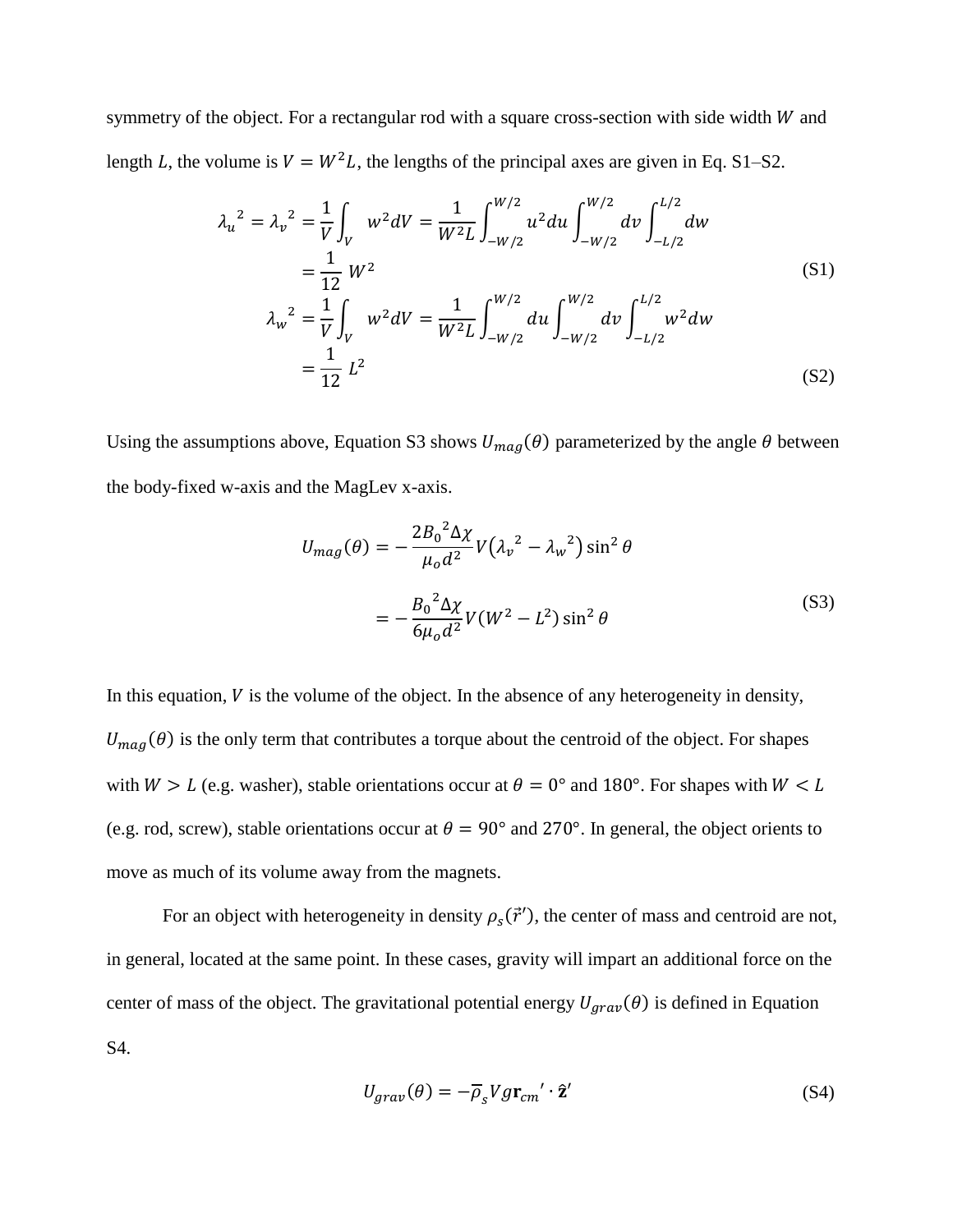In this equation,  $\overline{\rho}_s = \frac{1}{V}$  $\frac{1}{V} \int_V \rho_s(\vec{r}') dV$  is the volume-averaged density of the object, g is the acceleration due to gravity,  $\mathbf{r}_{cm}$ ' is location of the center of mass defined in the principal frame, and  $\hat{z}'$  is  $\hat{z}$  parameterized in the principal frame. For an arbitrary  $\rho_s(\vec{r}')$ , the coordinates of the  $\vec{r}_{cm}'$ can be found by Equation (S5).

$$
\vec{r}_{cm}' = \frac{1}{\overline{\rho}_s V} \int_V \vec{r}' \rho(\vec{r}') dV \tag{S5}
$$

We consider a simple case where defects occur along the principal w-axis such that  $\vec{r}_{cm}' =$  $(0, 0, w_{cm})$ . In particular, we define a small cubic inclusion with density  $\rho_i$ , side length *l*, volume  $V_i = l^3$ , and displacement  $z_i$  along the *w*-axis of a rod of density  $\rho_r$ . In this case, the center for mass is

$$
w_{cm} = \frac{1}{\overline{\rho}_s V} \left[ \int_{V_r} w \rho_r \, dV - \int_{V_i} w \rho_r \, dV + \int_{V_i} w \rho_i \, dV \right]
$$
  
= 
$$
\frac{1}{\overline{\rho}_s V} \left[ \rho_r W^2 \int_{-\frac{L}{2}}^{\frac{L}{2}} w dw - \rho_r l^2 \int_{z_i - \frac{L}{2}}^{z_i + \frac{L}{2}} w dw + \rho_i l^2 \int_{z_i - \frac{L}{2}}^{z_i + \frac{L}{2}} w dw \right]
$$
  
= 
$$
-\frac{1}{\overline{\rho}_s V} (\rho_i - \rho_r) V_i z_i
$$
(S5)

In the body-fixed frame of reference,  $\hat{\mathbf{z}}' = (0, \sin \theta, \cos \theta)$ , and therefore  $\mathbf{r}'_{cm} \cdot \hat{\mathbf{z}}' = w_{cm} \cos \theta$ and  $U_{grav}(\theta) = -\overline{\rho}_s V g w_{cm} \cos \theta$ . After substituting Equation S5 for  $w_{cm}$ , Equation S6 shows the total potential energy of the object in MagLev.

$$
U(\theta) = -\frac{B_0^2 \Delta \chi}{6\mu_o d^2} V(W^2 - L^2) \sin^2 \theta - (\rho_i - \rho_r) V_i g z_i \cos \theta
$$
 (S6)

For the calculations shown in Figure 3, we use the magnetic field  $B_0 = 0.385$  T measured at the surface of the pair of 2" x 2" x 4" magnets separated by  $d = 4.5$  cm. For the rod with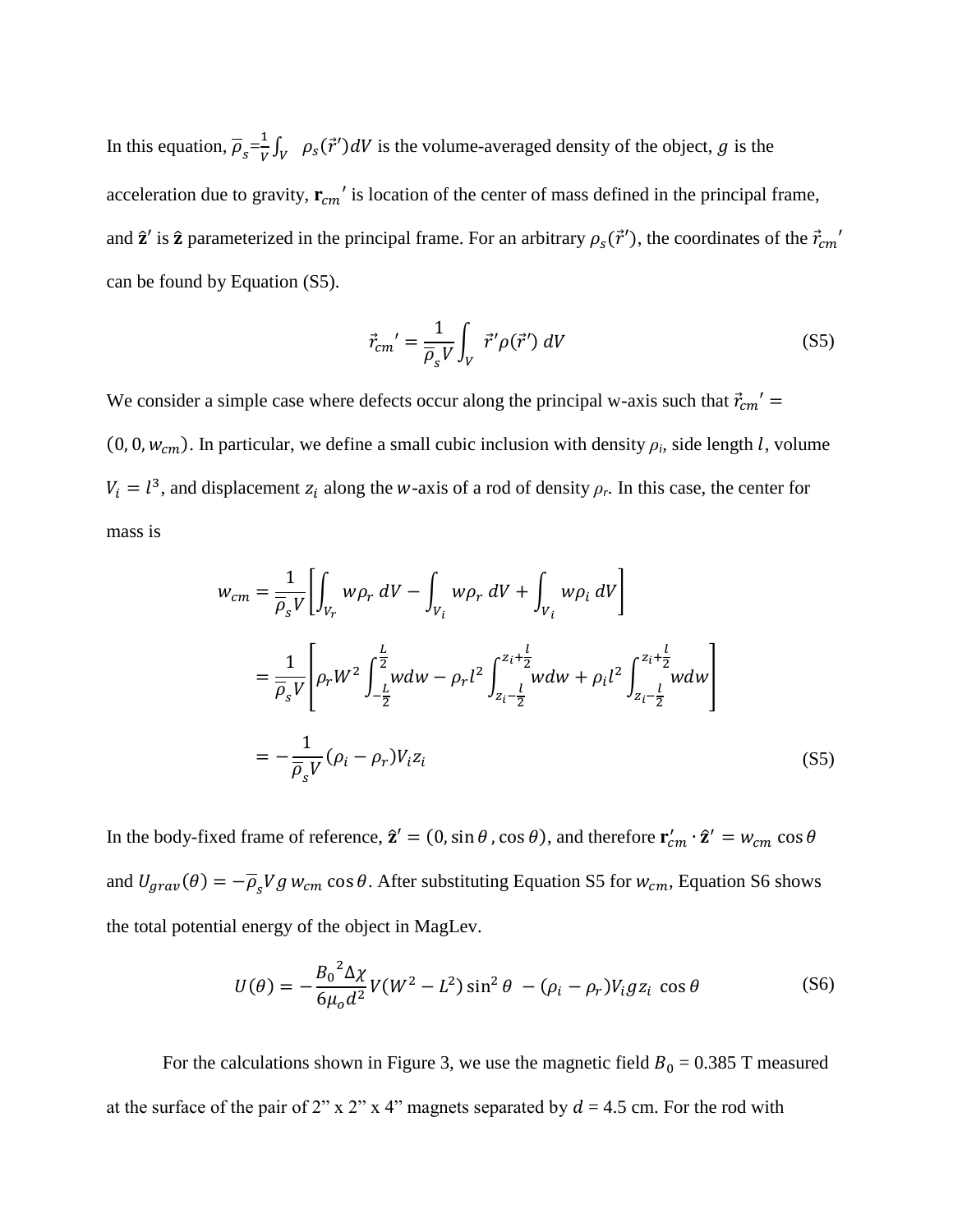$L = 2.5$  cm and  $W = 1$  cm, we have  $V = W^2 L = 2.5$  cm<sup>3</sup> and  $W^2 - L^2 = -5.25$  cm<sup>2</sup>. In Figure 3, we find the equilibrium orientation by minimizing  $U(\theta)$  with respect to  $\theta$  for a range of  $V_i$ ,  $z_i$ , and  $\Delta \chi$ .

To get an intuitive sense of the behavior of objects in this potential well, we normalize the coefficients and extract a general form of the potential energy  $U(\theta) = -[\sin^2 \theta + A \cos \theta]$ . In the main text, we measure the angle of inclination  $\alpha = 90^\circ - \theta$  from the y-axis (for experimental simplicity); making the substitution we arrive at  $U(\alpha) = -[\cos^2 \alpha + A \sin \alpha]$ . In Figure S1, we show how the minimum value of  $U(\alpha)$  changes with the relative strength of the magnetic and gravitational contributions (changing value of  $A$ ).

#### **Use of Rectangular Magnets**

For a square magnet and objects that are small relative to the length of the magnet, the object will be free to rotate around the z-axis because of the approximately cylindrically symmetric magnetic field near the z-axis. This random rotation can complicate experimental measurements. To simplify measurements and analysis, we used rectangular magnets and oriented them with the narrower dimension along the x-axis and the wider dimension along the y-axis. Using this configuration increased the magnetic confinement along the x-axis and decreased the confinement along the y-axis (relative to square magnets), thereby breaking the cylindrical symmetry of the magnetic field and constraining the w-axis of the rods to lie in the y-z plane. Furthermore, because  $B_y^2 \ll B_z^2$  in this configuration, the contribution to the energy from  $B_y$  can be ignored: in our model, we only consider the effect of  $B_z$ .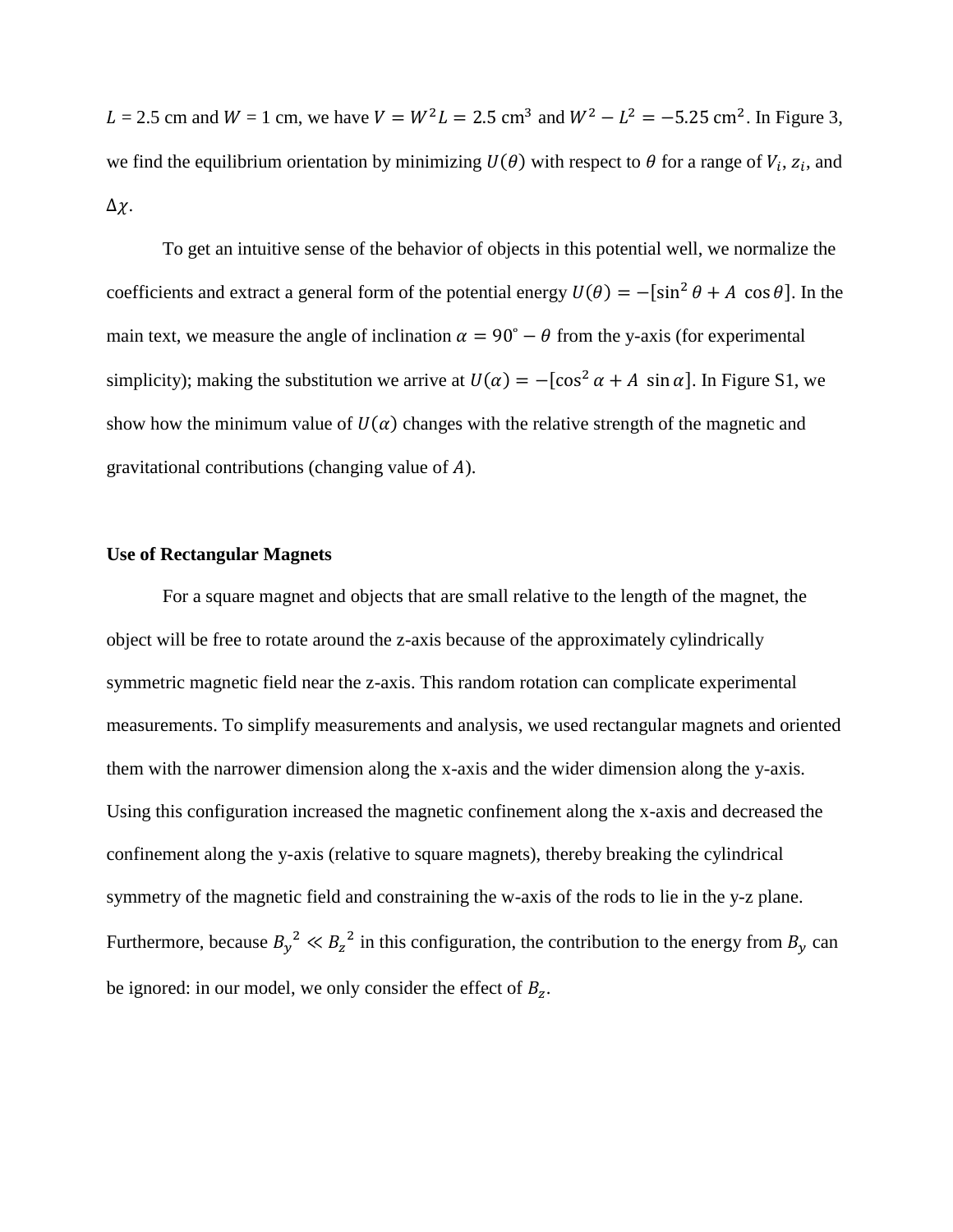Figure S1. Schematic depicting the orientation of levitation for a rod with a square cross section having density  $\rho_r$ . When the length L of the rod is  $\lt$  the width W (A), the rods w-axis will orient towards  $\theta_0 = 0^\circ$  or 180° (*L* along z-axis). When L > W (B), the rods w-axis will orient towards  $\theta_0 = 90^\circ$  or 270° (*L* along y-axis). If an inclusion with density  $\rho_i$ , volume  $v_i$ , and position along the w-axis w<sub>i</sub> is introduced (C), the rod will levitation at an angle  $\alpha = 0$  when  $\rho_{i} = \rho_{r}(D)$ ,  $\alpha > 0$ when  $\rho_i \le \rho_r(E)$ , and  $\alpha \le 0$  when  $\rho_i \ge \rho_r(F)$ .

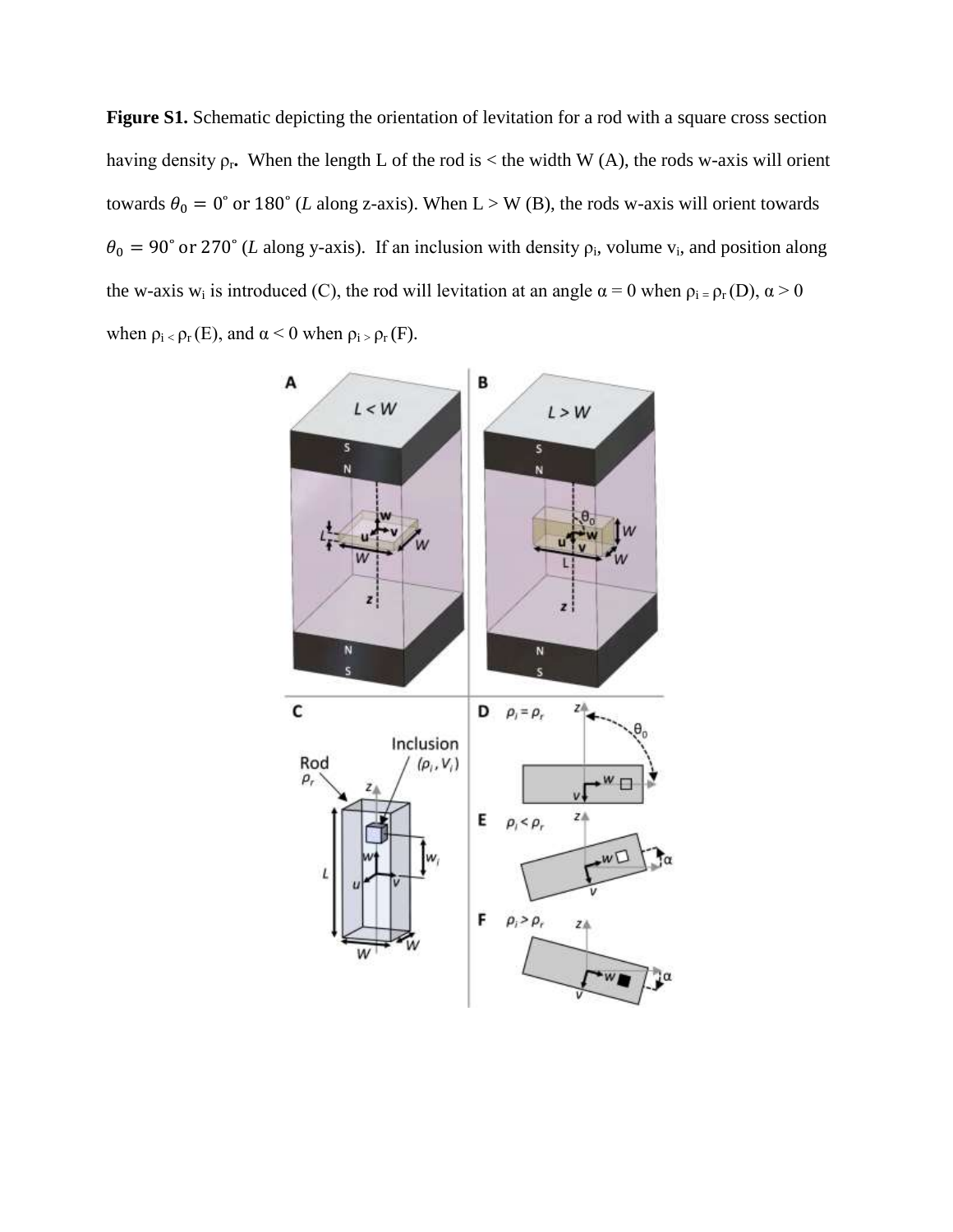**Figure S2.** Plot of  $U(\alpha)$  for various values of *A*. The red arrows show the minimum value  $\alpha_{min}$ , where the object will attain a stable equilibrium for each given *A.* (Inset) Plot of the calculated  $\alpha_{min}$ vs. A.

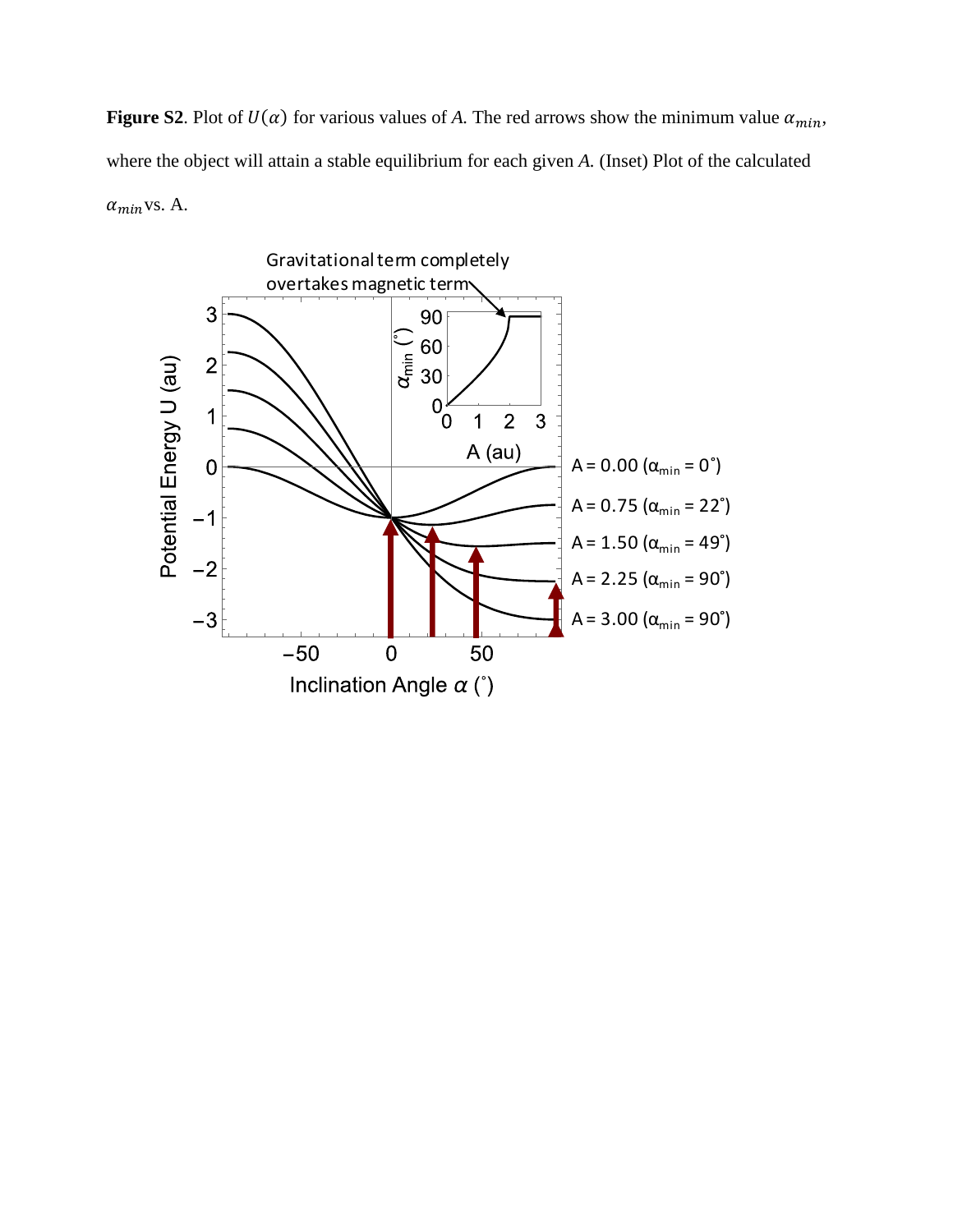#### **Micro-CT Analysis of Nylon Washers**

Micro-CT analysis was performed using a X-Tek HMXST225 tomography system with x-ray voltage and current set to 70 kV and 102 µA, respectively. Data were analyzed using the VGStudio MAX software suite using following steps: 1) surface determination was performed on the objects with "remove small particles and voids" selected (note: if this step was not selected, the subsequent steps required ~40 hours of computation time), 2) a region of interest was selected to remove the sample holder and surrounding air, and 3) defect detection was performed using the porosity/inclusion module (probability threshold  $> 1$ , minimum volume  $= 8$  voxel, maximum volume  $= 5 \text{ mm}^3$ ). Resulting images were modified using Adobe Photoshop to improve the contrast between the plastic parts and the small colored defects.

#### **3D-Printed Model Rods**

Model rods were printed using a Stratasys Objet30 Pro desktop three-dimensional (3D) printer based on drawings produced with Solidworks computer aided design software. The body of the rods was composed of Objet Veroblue RGD 840, a polyacrylate, and inclusions were made from printer support material, a polyacrylate with a lower degree of cross-linking. The density of a pristine rod and an inclusion were determined by levitating the object in  $1.0 M MnCl<sub>2</sub>$  in the MagLev configuration described in the main text, measuring the height of levitation, and comparing the height to standards of known density (American Density Materials, Inc.). A linear magnetic field gradient was assumed.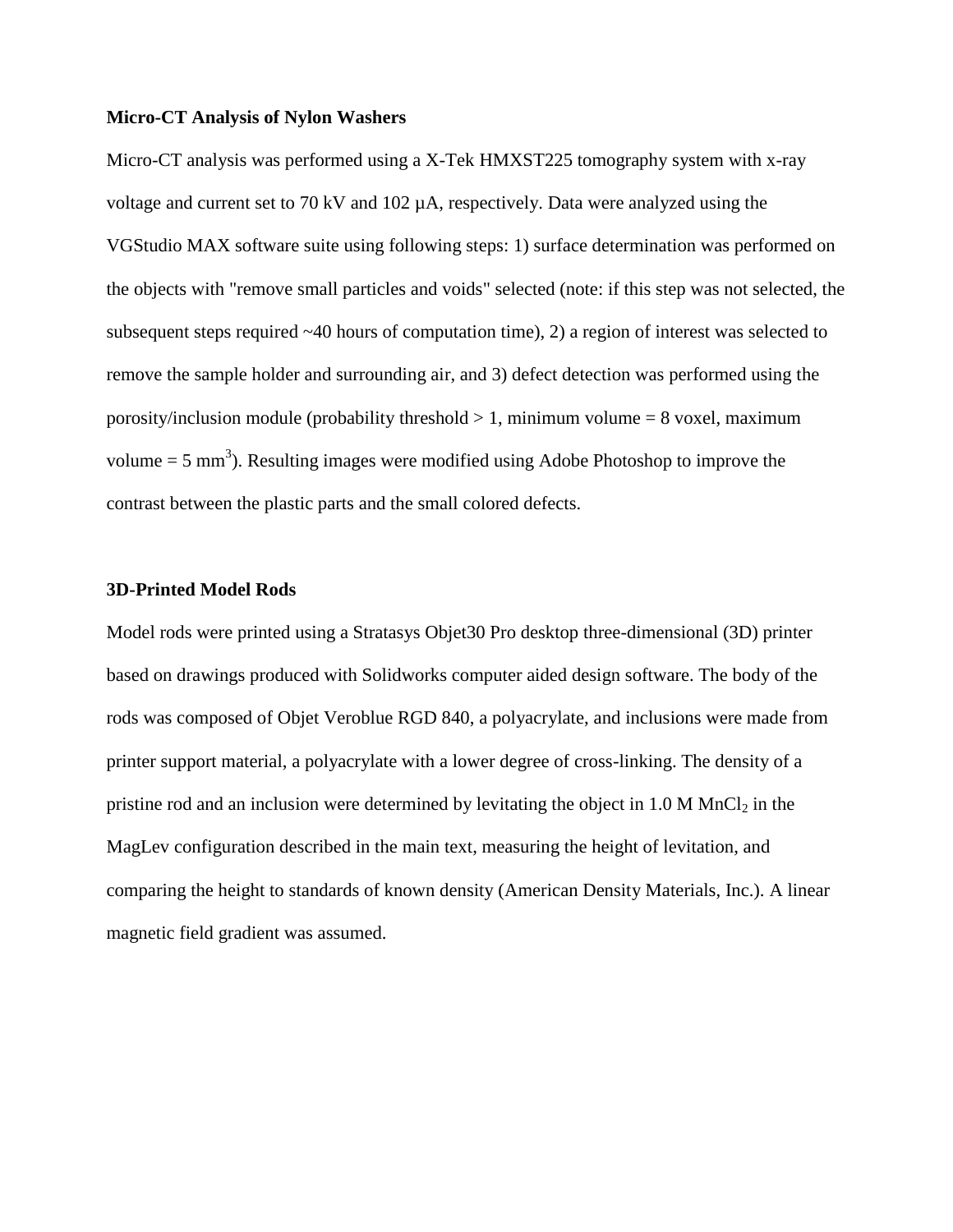**Figure S3.** Modeled levitation angle  $\alpha$  for polyacrylate rods having  $\rho = 1.184$  g/cm<sup>3</sup> containing a single void (air,  $p = 0.001$  g/cm<sup>3</sup>) of different volumes. Values are calculated for the same experimental conditions as used in Figure 3a (void = 10 mm from centroid,  $[MnCl<sub>2</sub>] = 0.05 M$ ). The largest inclusion volume is only 0.06% of the total volume of the 2.5 x 1 x 1 cm rod. The sensitivity of MagLev is, therefore, quite high when the Δρ between the majority material and the defect is high.

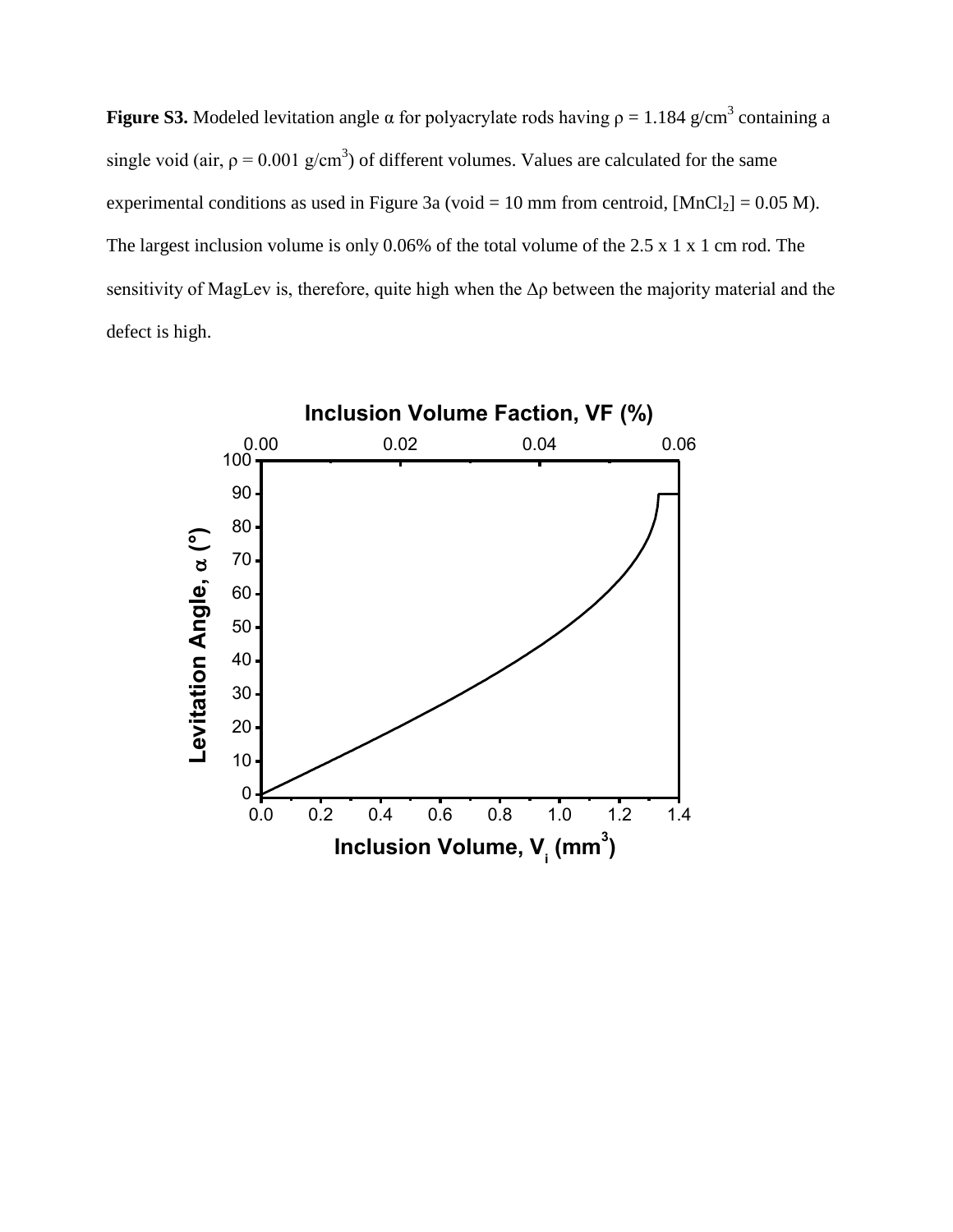#### **Exposure of Nylon 6/6 Objects to Simulated Harsh Environmental Conditions**

We selected seven 3-cm Nylon 6/6 rods, exposed half of each rod to UV light (100 W), and measured  $\alpha$  of the rods at 12-hour intervals for 72 hours. Figure S3 shows the  $\alpha$  of the rods versus illumination time when levitating in an aqueous solution containing  $0.075$  M MnCl<sub>2</sub> + 1.26 M ZnCl<sub>2</sub>. At t = 0, a negative  $\alpha$  was observed in some cases because the portion of the rod exposed to UV light was chosen at random and α was measured as a deviation above the horizon for the exposed side.

We exposed half of several 3-cm Nylon 6/6 rods to deionized water, sea water (0.60 M NaCl), and a dilute acidic solution (0.10 M HCl) all at 50 °C for 24 hours to characterize the ability of MagLev to detect structural changes in plastic parts after exposure to harsh environments. Rods were placed in an aqueous solution of 0.10 M  $MnCl_2 + 1.26$  M  $ZnCl_2$  and levitated in a MagLev device (Figure S4). In all cases the exposure to degrading environments leads to a decrease in density of the exposed region.

We mimicked local thermal stress on an object by placing a small metal nut onto the end of a Nylon 6/6 screw and then putting the thermally conductive metal in contact with a hotplate set to 150 °C for 30 minutes. While thermal degradation of Nylon 6/6 typically results in a yellow discoloration, the small area of the exposed region made any potential discoloration undetectable by eye. The screws were then submerged in aqueous solutions of 0.10 M MnCl<sub>2</sub> + 1.26 M ZnCl<sub>2</sub>, placed into the MagLev device, and photographed (Figure S5). The screw tilt angle with respect to the bottom magnet face was measured using ImageJ. As shown in Figure S5, thermal stress decreases the density of Nylon 6/6. The local change in density is detectable by MagLev as seen by an orientation deviation from horizontal.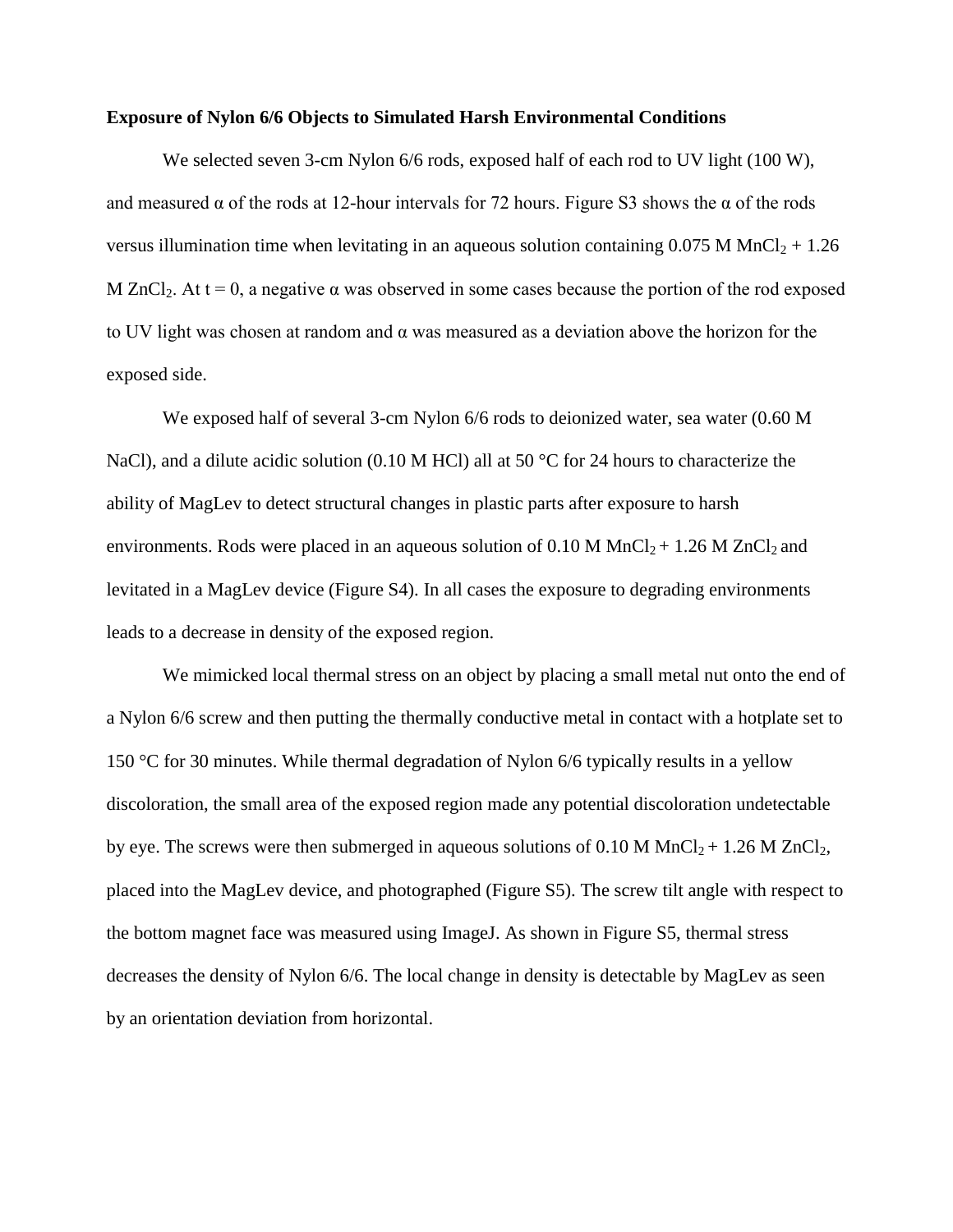**Figure S4.** Levitation angle, α, as a function of time for 3 cm Nylon 6/6 rods after half of the rod was exposed to a 100 Watt UV-light for a total of 72 hours ( $n = 7$ ). Rods were levitated in an aqueous solution containing  $0.075$  M MnCl<sub>2</sub> + 1.26 M ZnCl<sub>2</sub>.

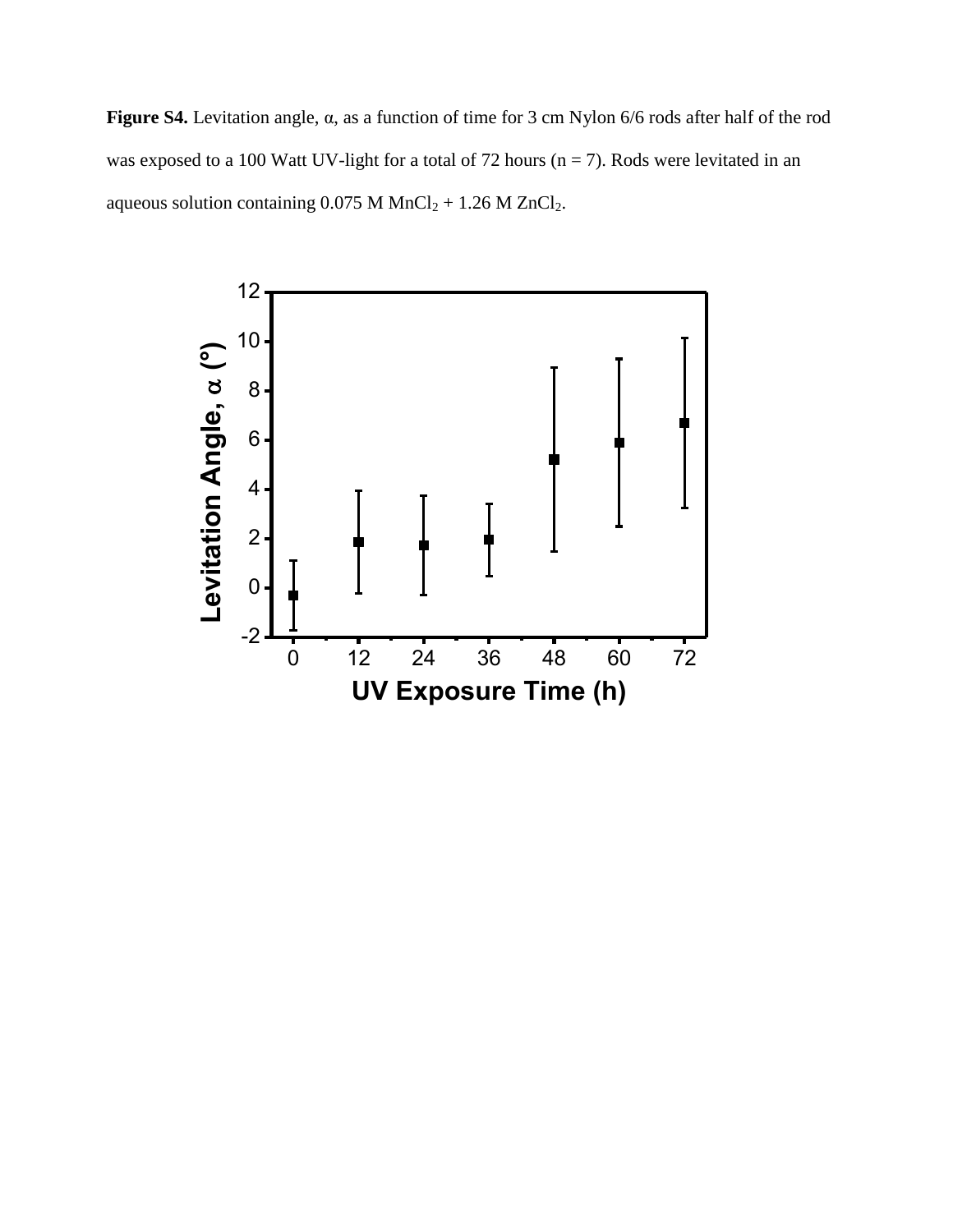**Figure S5.** Photographs of Nylon 6/6 rods half of which were exposed to a variety of environmental conditions known to degrade the physical properties of plastics levitating in an aqueous solution of 0.10 M  $MnCl<sub>2</sub> + 1.26$  M  $ZnCl<sub>2</sub>$ . Rods were exposed to various degrading environmental conditions at 50 °C for 24 hours. The use of rectangular prism magnets (2.5 x 2.5 x 10 cm) confines the rods along the y-z plane. The pristine rod levitates horizontally to the face of the magnet while the other rods levitate with a deviation ranging from 10-15°, depending on the conditions. In all cases, exposure to degrading environments leads to a decrease in the density of the exposed region. The exposed area is the left half of the rods in the photographs.

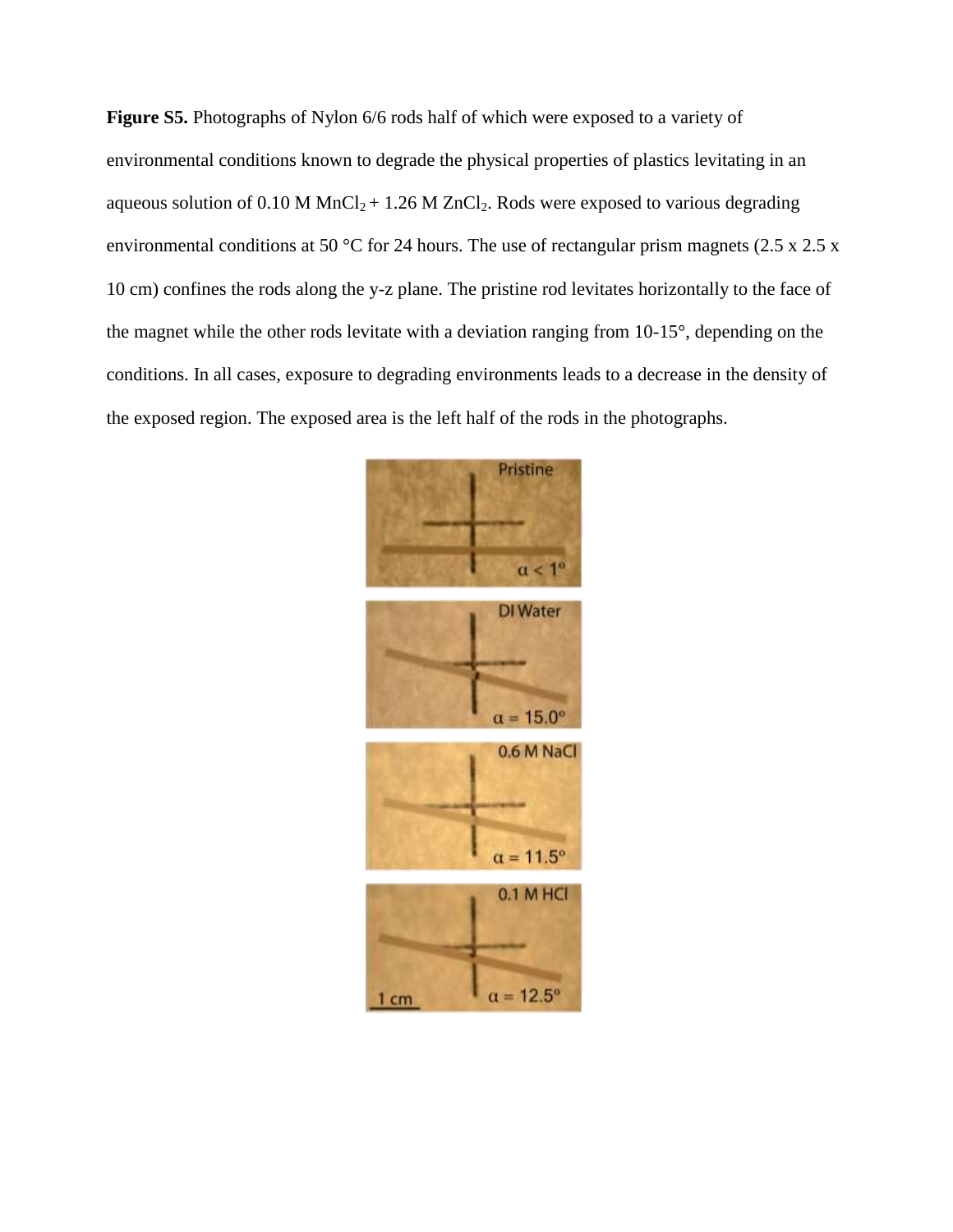**Figure S6.** Photographs showing Nylon 6/6 screws levitating in an aqueous solution of 0.10 M  $MnCl<sub>2</sub> + 1.20 M ZnCl<sub>2</sub> with rectangular prism magnets (2.5 x 2.5 x 10 cm) placed 5.5 cm apart. A$ pristine screw (A) levitates with a tilt angle relative to the bottom magnet face of 0°. When screws were subjected to local thermal stress in the highlighted area for 30 minutes at 150 °C, a reduction in density in the affected area causes the screw to tilt with the lower density portion oriented upwards.

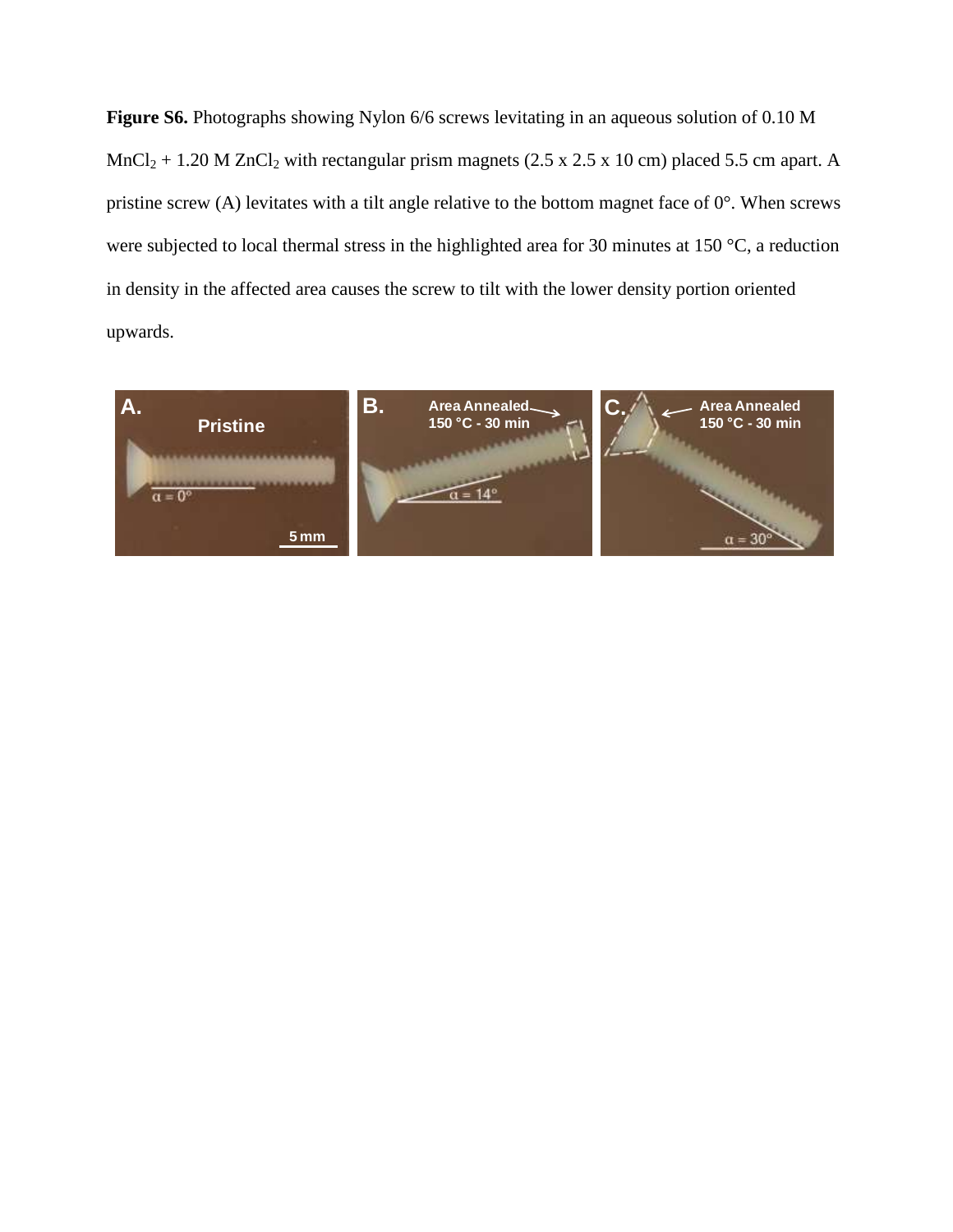#### **Counterfeit Rulon Detection**

We tested real and fake Rulon<sup>®</sup> J using the same method as described for Rulon<sup>®</sup> 641. The paramagnetic solution used was  $0.24$  M MnCl<sub>2</sub> in 48% water, 52% Heavy Liquid (GEOLiquids Inc.) having a density of 1.9776  $g/cm<sup>3</sup>$ . Seven real and fake sleeve bearings were levitated at the same time and their heights were recorded. Figure S6 shows a box plot of the levitation height of each type. We found for real Rulon<sup>®</sup> J an h<sub>avg</sub> = 2.60  $\pm$  0.68 cm ( $\rho_{avg}$  = 1.97  $\pm$  0.01 g/cm<sup>3</sup>) and for fake Rulon<sup>®</sup> J an h<sub>avg</sub> = 1.16 ± 0.44 cm ( $\rho_{avg}$  = 1.99 ± 0.01 g/cm<sup>3</sup>) corresponding to a p-value of  $7.24 \times 10^{-4}$ .

We also tested Rulon<sup>®</sup> LR and found that real Rulon<sup>®</sup> LR is slightly magnetic (presumably ferromagnetic, as a result of metal oxide additives). When the paramagnetic solution was matched to approximately the density of the Rulon<sup>®</sup> LR bearing and placed in a MagLev device, the bearing was attracted to either the top or the bottom magnet. We found the magnetism of Rulon<sup>®</sup> LR to be small; a NdFeB magnet with a surface field of 0.4 T is not strong enough to attract the part in air. The fake Rulon<sup>®</sup> LR samples we tested, on the other hand, were not magnetic and levitated in a 0.50 M MnCl<sub>2</sub> (in 30/70 water/Heavy Liquid). Images of real and fake Rulon<sup>®</sup> LR are shown in Figure S7.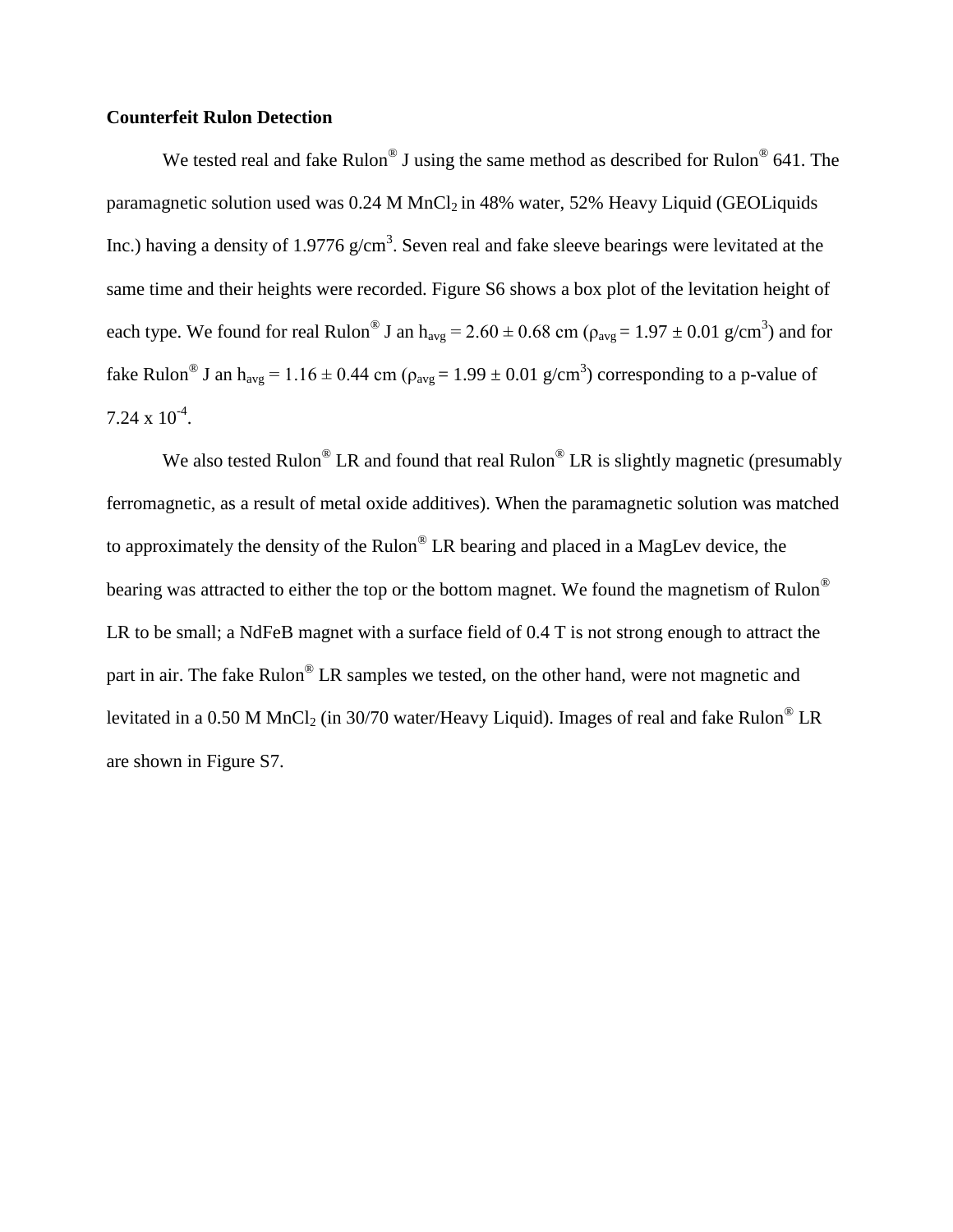**Figure S7.** Box plot showing levitation height for real and fake Rulon<sup>®</sup> J (n = 7) levitating at the same time in  $0.24$  M MnCl<sub>2</sub> 48:52 water: Heavy Liquid mixture.

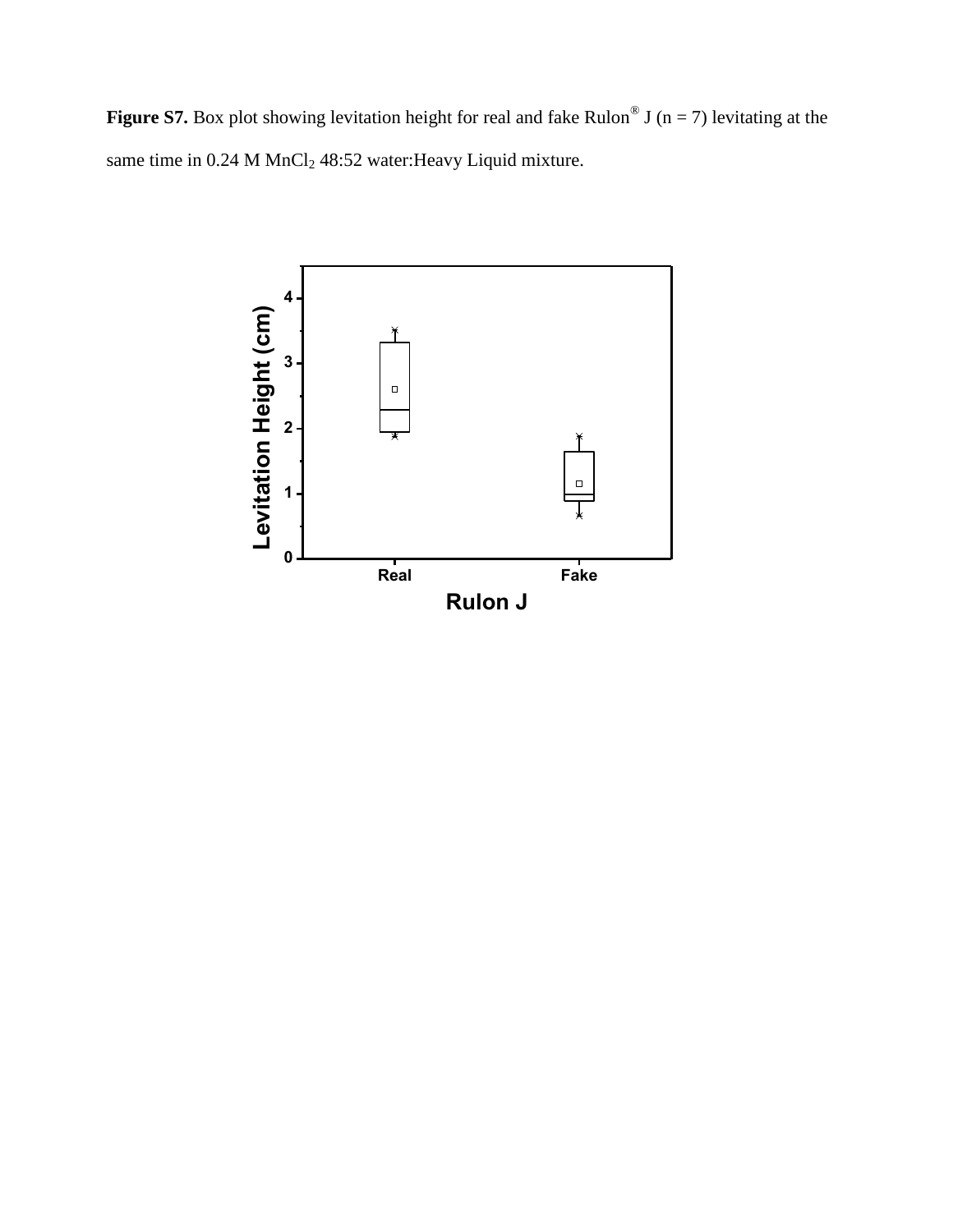**Figure S8.** Images of stable levitation positions of real and fake Rulon® LR. The fake Rulon® consistently levitates at  $\sim$ 2.0 cm whereas the real Rulon<sup>®</sup> LR is attracted to either the top or bottom magnet and does not levitate in the solution. Images are cropped and put side by side for clarity.